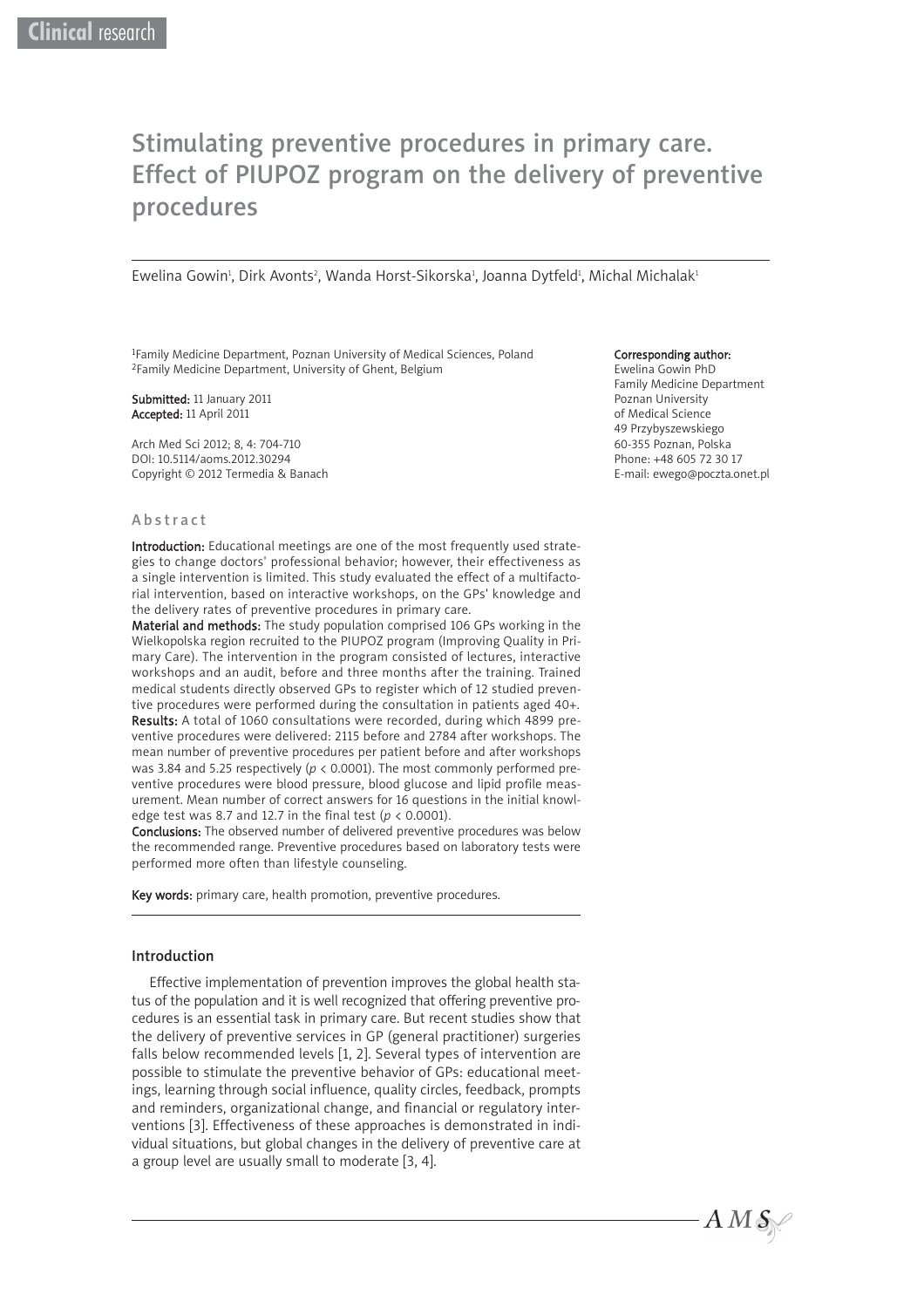Educational meetings are one of the most often used strategies; however, their effectiveness as a single intervention is limited [3]. The PIUPOZ program offered a multifactorial intervention, based on interactive workshops in order to increase the delivery rates of preventive procedures in primary care. The acronym PIUPOZ stands for Poprawa Iakosci Uslug w Podstawowej Opiece Zdrowotnej (Improving Quality in Primary Care). GPs' knowledge and performance in the field of prevention was examined before and after the educational training. Additionally GPs were invited to answer an anonymous questionnaire regarding their opinions on the PIUPOZ program: the impact of participation in the program on their daily practice, especially offering preventive procedures.

This study evaluated the effect of the PIUPOZ program on the delivery rates of preventive procedures in primary care.

### Material and methods

This study was performed in 2009 as part of the PIUPOZ program carried out since 2007 by the Family Medicine Department of the University of Medical Sciences, Poznan, Poland. The program was funded by the Financial Mechanism of the European Economic Area and Norwegian Financial Mechanism. The program consisted of lectures, interactive workshops and an audit, before and 3 months after the training. Educational meetings were performed in groups of 15 people, and lasted 25 h during 2 weekends. The main topics were prevention, diagnosis and treatment of the major clinical threats: coronary heart disease (CHD), chronic obstructive pulmonary disease (COPD), breast and colon cancer. Participation, accommodation and course materials were provided free of charge. After completing the course participants received a certificate and 25 educational points.

The study population consisted of GPs who were taking part in the PIUPOZ program in 2009.

Doctors with or during specialization in family medicine or internal medicine working in primary care settings in the Wielkopolska region were invited to take part in the project. Doctors working in academic practices or private practices, which are not paid by the National Health Fund, were excluded from the study. During three years of the PIUPOZ program invitations were sent by mail or email to all 1170 practices in the region. In 2009, 390 practices were contacted. Recruitment to the program was extended by personal contacts at medical conferences or with the aid of adverts in medical press. Candidates were registered by the medical secretary of the Family Medicine Department. Four doctors were excluded due to withdrawal of previous agreement, incomplete surveys, or inability to carry out a second visit.

Observation of the preventive behavior of the GPs was performed directly in the office of the doctors. The observers (2 men and 2 women) were recruited among final year medical students interested in family medicine who had their own cars to reach all practices even in the countryside. They received 4-h training about preventive guidelines, provided by a member of the research team. In addition they were instructed about the study registration form and how to perform an audit, respecting confidentiality. The observers followed the GPs during consultations and observed preventive procedures of 5 consecutive patients aged 40 plus. They registered preventive procedures performed during these 5 consultations (direct observation). In addition, the observers noted preventive acts of the five patients, noted in the medical record during the previous year (retrospective registration). For each GP 10 consultations were registered (5 before and 5 after the workshop), while a patient was included only once: at the initial visit, or at the second visit. The selection criteria for patients were their age and agreement for participation. Observers filled in questionnaires for the first five patients meeting these criteria according to the rule first come first served, to minimize selection bias. The registration form of the observers consisted of 12 preventive procedures and is presented in Table I. Identification of the observed physician was not registered on the study form and the observed doctors did not have access to the study forms of the observers. Three months after the initial visit, the same observer visited the GP a second time to perform a similar observation and registration.

The GPs' knowledge was tested with 16 multiple choice questions (5 possible answers, one correct).

## Statistical analysis

Descriptive statistics were used to characterize the observed patients. The analysis focused on the delivery rates of different preventive procedures and the differences between the delivery rates before

Table I. Analyzed preventive procedures

| Body weight measurement                    |
|--------------------------------------------|
| Body mass index                            |
| Waist measurement                          |
| Blood pressure                             |
| Blood glucose                              |
| Lipid profile                              |
| Dietary advice about fat                   |
| Dietary advice about fruits and vegetables |
| Physical activity counseling               |
| Family history                             |
| Tobacco use screening                      |
| Alcohol drinking screening                 |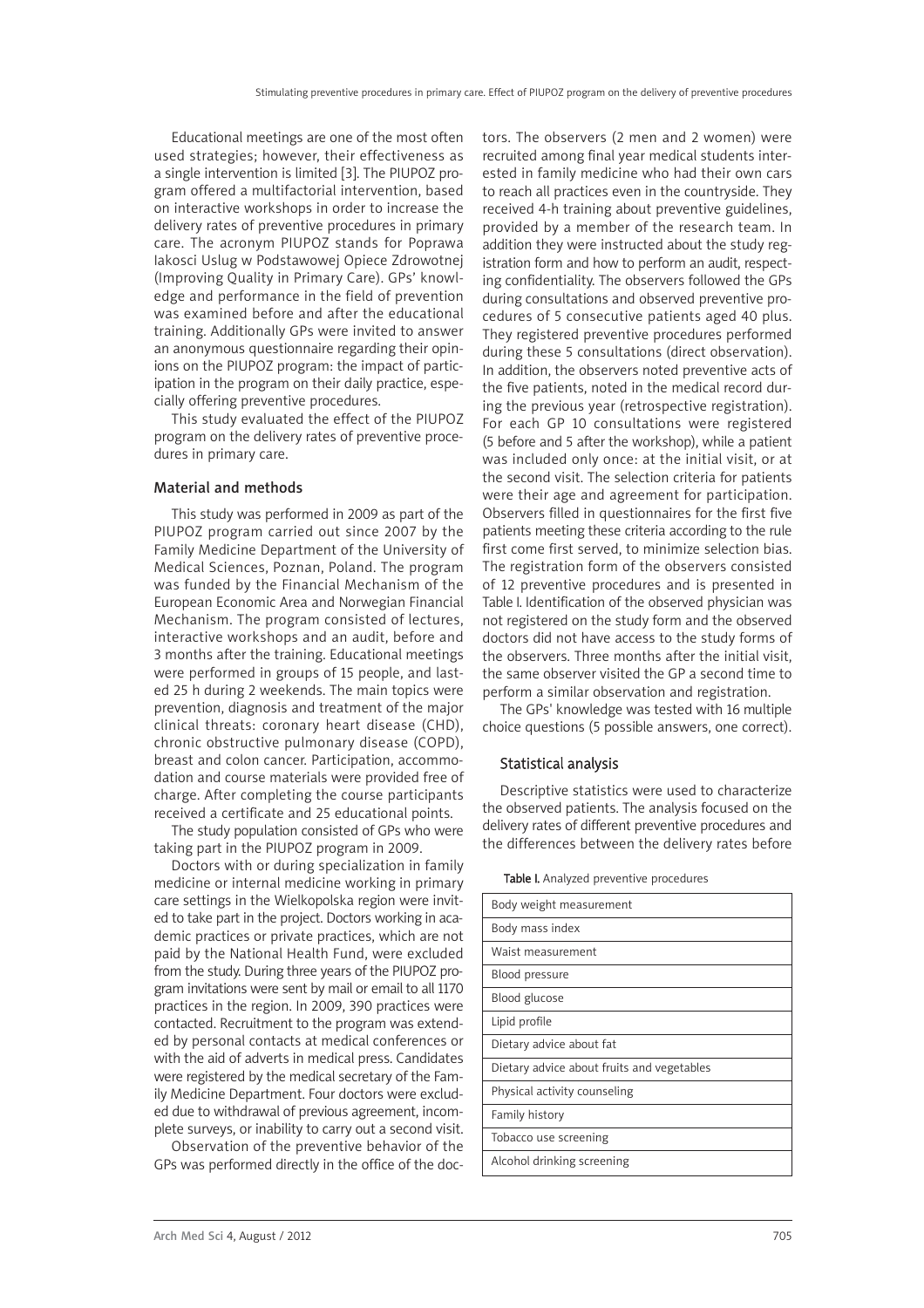**Table II.** Characteristics of the GPs  $(n = 106)$ 

| Variable                      | Number (%)                             |  |  |  |  |  |
|-------------------------------|----------------------------------------|--|--|--|--|--|
| Female                        | 69 (65%)                               |  |  |  |  |  |
| Male                          | 37 (35%)                               |  |  |  |  |  |
| Mean age [years]              | 45.93 (±9.394)<br>95% CI 44.16-47.71   |  |  |  |  |  |
| Years in practice             | 20.15 (±10.298)<br>95% CL17.120-20.816 |  |  |  |  |  |
| Practice type:                |                                        |  |  |  |  |  |
| Group                         | 90 (85%)                               |  |  |  |  |  |
| Single-handed                 | 16 (15%)                               |  |  |  |  |  |
| Location of practice:         |                                        |  |  |  |  |  |
| Town $>$ 50 000 inhabitants   | 44 (42%)                               |  |  |  |  |  |
| Town $\leq 50000$ inhabitants | 38 (36%)                               |  |  |  |  |  |
| Countryside                   | 24 (22%)                               |  |  |  |  |  |

and after the program. Chi-square tests were used to compare quantitative data. Chi-square tests were used to compare the delivery rates of preventive procedures for female and male patients. All tests were analyzed at the significance level of  $\alpha$  = 0.05, and analyses were performed using Statistica v. 8.0 (StatSoft Inc, http://www.statsoft.com).

#### Results

Of the 139 doctors who agreed to participate, 110 participated in the workshops and 106 were included in the present study. As a result a total of 1060 patients' forms (among 106 GPs) were collected and analyzed: 530 of the initial visit and 530 of the second visit of the observer.

GPs' demographic characteristics, years in practice, practice types and locations are presented in Table II. The observed patients prior to the workshops consisted of 322 women (60.75%) and 208 men (39.25%), and at the second visit 273 women (51.5%) and 257 men (48.5%). The mean age in the patient groups before and after the workshop was 56.8 ±11.23 (95% CI: 55.82-57.78). Mean age of females was 56.26 ±12.030, 95% CI: 55.94-58.58 (after 57.36 ±12.457, 95% CI: 55.89-58.85), males 56.08 ±10.713, 95% CI: 54.62-57.55 (after 56.19 ±11.824, 95% CI: 54.74-57.64).

During 1060 registered patient contacts GPs delivered a total of 4899 preventive procedures. The mean number of procedures per patient before and after workshops was 3.84 ±2.44 (95% CI: 3.63-4.04) and 5.25 ±2.19 (95% CI: 5.06-5.44) respectively. The difference is statistically significant (*p* < 0.0001). Details are presented in Table III.

Before workshops male GPs delivered on average more preventive procedures than female GPs (4.21 vs. 3.64, *p* < 0.0001). Three months after the PIUPOZ program that difference was no longer observed (5.22 and 5.1). Patients' gender had no effect on delivery rates of preventive procedures.

#### Knowledge test results

Mean number of correct answers for 16 questions in the initial test was  $8.7 \pm 1.902$  (95% CI: 8.2-

Table III. Delivery rates of preventive procedures before and three months after PIUPOZ program

| Procedure type                                | Before workshops<br>Three months after<br>PIUPOZ program |       |                      | Change [%] | Value of p |           |
|-----------------------------------------------|----------------------------------------------------------|-------|----------------------|------------|------------|-----------|
|                                               | No. of<br>procedures                                     | % n   | No. of<br>procedures | % n        |            |           |
| Body weight<br>measurement                    | 238                                                      | 44.9  | 389                  | 73.4       | 63.44      | < 0.00001 |
| Waist measurement                             | 13                                                       | 2.45  | 74                   | 13.96      | 469.23     | < 0.00001 |
| Body mass index                               | 60                                                       | 11.32 | 78                   | 14.72      | 30         | <b>NS</b> |
| Blood pressure                                | 367                                                      | 69.24 | 453                  | 85.47      | 23.43      | < 0.00001 |
| Blood glucose                                 | 364                                                      | 68.68 | 384                  | 72.45      | 5.49       | <b>NS</b> |
| Lipid profile                                 | 267                                                      | 50.38 | 280                  | 52.83      | 4.87       | NS.       |
| Dietary advice about fat                      | 97                                                       | 18.30 | 151                  | 28.49      | 55.67      | 0.00009   |
| Dietary advice about fruits<br>and vegetables | 190                                                      | 35.85 | 148                  | 27.92      | $-22.1$    | 0.00564   |
| Physical activity counseling                  | 130                                                      | 24.53 | 282                  | 53.21      | 116.92     | < 0.00001 |
| Family history                                | 45                                                       | 8.49  | 150                  | 28.3       | 233.33     | < 0.00001 |
| Tobacco use screening                         | 189                                                      | 35.66 | 274                  | 51.7       | 44.97      | < 0.00001 |
| Alcohol drinking screening                    | 68                                                       | 12.83 | 121                  | 22.83      | 77.94      | 0.00002   |
| Total                                         | 2115                                                     |       | 2784                 |            |            |           |

*n = 530 – number of patients*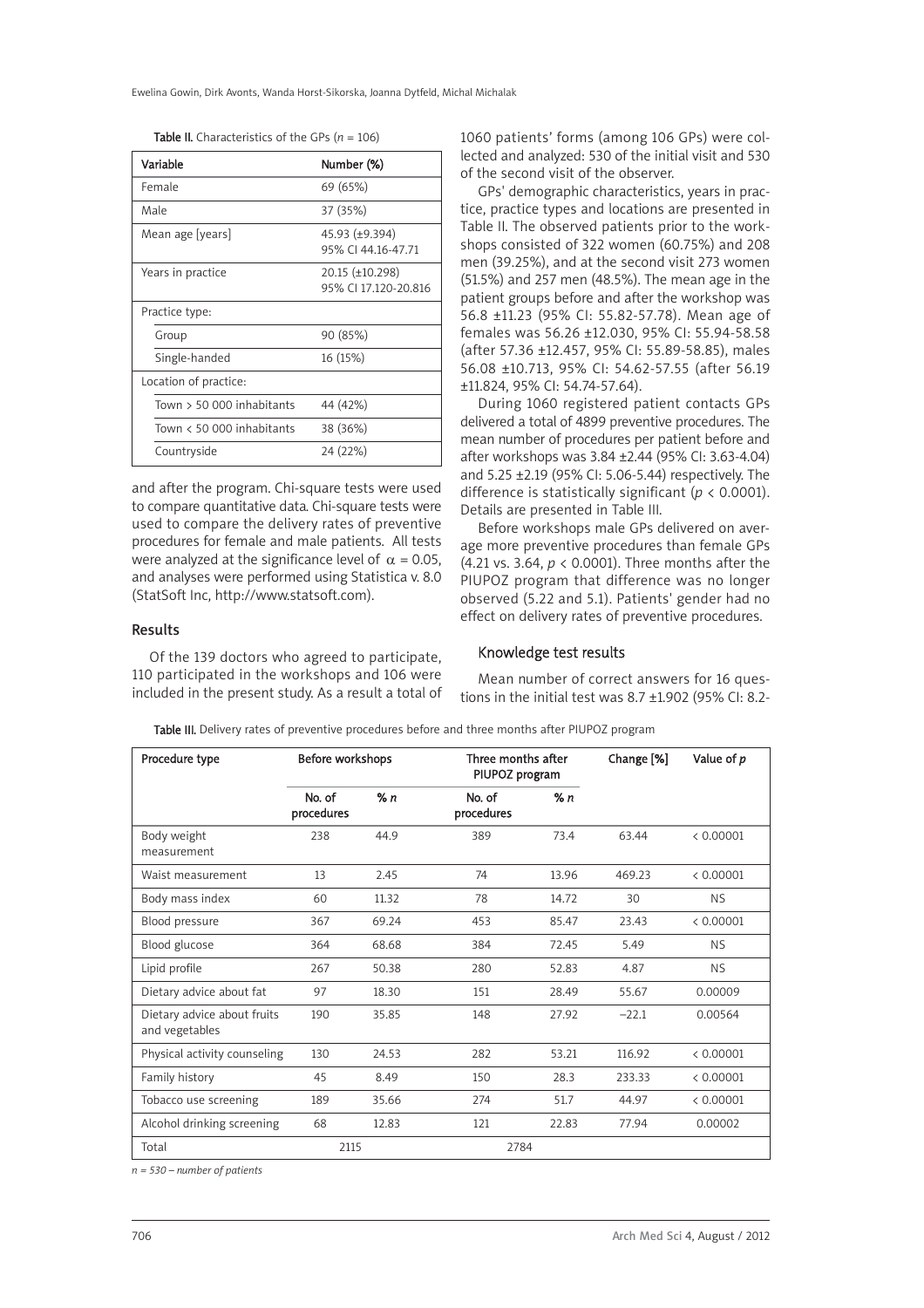| Procedure type                                | Change in frequency of performed procedures |       |                |              |           |       |  |
|-----------------------------------------------|---------------------------------------------|-------|----------------|--------------|-----------|-------|--|
|                                               | Increase                                    | %     | Decrease       | ℅            | No change | %     |  |
| Body weight measurement                       | 70                                          | 66.04 | $\Omega$       | $\Omega$     | 36        | 33.96 |  |
| Waist measurement                             | 68                                          | 64.55 | $\Omega$       | $\Omega$     | 38        | 35.45 |  |
| Body mass index                               | 77                                          | 72.64 | $\Omega$       | $\Omega$     | 29        | 27.36 |  |
| Blood pressure                                | 44                                          | 41.50 | $\Omega$       | $\Omega$     | 62        | 58.5  |  |
| Blood glucose                                 | 59                                          | 55.66 | $\Omega$       | $\mathbf 0$  | 47        | 44.34 |  |
| Lipid profile                                 | 62                                          | 58.49 | $\overline{2}$ | 1.89         | 42        | 39.62 |  |
| Dietary advice about fat                      | 78                                          | 73.58 | $\Omega$       | $\mathbf 0$  | 28        | 26.42 |  |
| Dietary advice about fruits<br>and vegetables | 76                                          | 71.7  | $\overline{2}$ | 1.89         | 30        | 28.3  |  |
| Physical activity counseling                  | 75                                          | 70.75 | $\Omega$       | $\Omega$     | 31        | 29.25 |  |
| Family history                                | 85                                          | 80.19 | $\Omega$       | $\Omega$     | 21        | 19.81 |  |
| Tobacco use screening                         | 64                                          | 60.38 | $\Omega$       | $\Omega$     | 42        | 39.62 |  |
| Alcohol drinking screening                    | 83                                          | 78.30 | $\Omega$       | $\mathbf{0}$ | 23        | 21.70 |  |

Table IV. The effect of the PIUPOZ program on the delivery rates of preventive procedures in primary care – GPs' opinions

9.2) (correct answers for 55% of questions). In the final test mean number of correct answers was 12.7 ±2.120 (95% CI: 11.9-13.4) (79% of correct answers). The difference is statistically significant (*p* < 0.0001).

# GPs' opinions on the impact of the PIUPOZ program on their daily practice

Most of the doctors (66.15%) agreed that workshops performed during the PIUPOZ program increased the number of performed preventive procedures; 70% declared they had sufficient skills to carry out preventive measures. Detailed analysis in the different preventive fields of the course is presented in Table IV.

## Discussion

Participation in an interactive workshop in preventive medicine increased the knowledge and the delivery rates of preventive procedures in the observed primary care practices. At the baseline, rates of patients receiving preventive procedures varied from 2.45% for waist circumference measurement to 69.24% in the case of blood pressure measurement. After the PIUPOZ program these rates increased to 3.36% and 85.47%, respectively. The most commonly performed procedures (before and after the training) were blood pressure, blood glucose and lipid profile measurement. After the program, the delivery rate of eight procedures increased and that of one procedure decreased.

In general in our study preventive procedures based on laboratory tests were performed more often than lifestyle counseling. But the effect of the training was more prominent on lifestyle counseling.

The observed overall delivery of preventive procedures in primary care falls below the levels recommended by the Polish Ministry of Health, which suggests offering preventive procedures concerning physical activity, alcohol consumption, tobacco use, food intake, body weight and measuring glucose and lipid levels in blood to all patients above 40 years of age on an annual basis. Deprivation of preventive procedures in primary care is not a phenomenon unique to Poland. The situation is similar in other countries. It is estimated that family doctors in various countries perform on average about 30% of the recommended procedures [5-7]. According to American, European, Australian and WHO (World Health Organization) guidelines a number of specific preventive activities should be offered to all adult patients: screening for alcohol and tobacco use, measuring weight, height and waist circumference and calculating body mass index (BMI), blood pressure measurement, and diet and physical activity counseling [8-15].

Educational courses for medical health care workers are commonly used to increase preventive activities. Many studies have shown only a small impact of training on doctors and a significant discrepancy between actually delivered and recommended preventive procedures [16-19]. Effectiveness is primarily dependent on the form of training [20]. Lectures indeed contribute to enhancing knowledge of participants, but do not affect the percentage of provided preventive activities [21]. By contrast, interventions based on interactive sessions in small groups, enabling exercise practical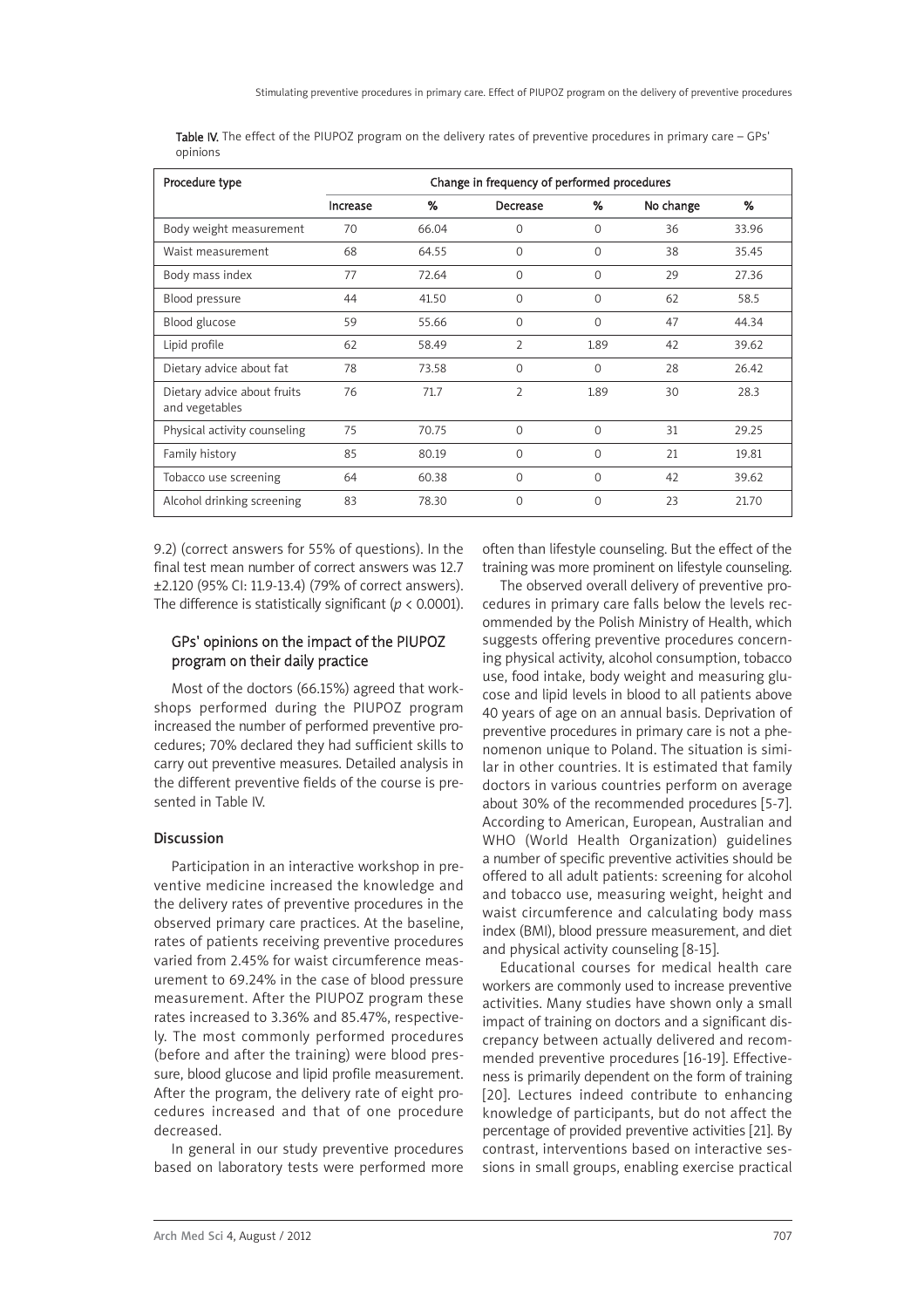skills, have a positive influence on physicians [16]. Activities comprising at least a few elements are considered as more effective [6, 20]. Practice-oriented continuing education, combined with process improvement methods, may improve systems for delivery of prevention in primary care [22].

Visit of an observer in practice was a form of audit. In Poland there is no system evaluating physicians' work. Awareness of being observed may have had a beneficial influence on GPs. It has been shown that an audit may increase the rate of delivered preventive services [23].

The main result of participation in the courses was not the knowledge gained, but the change in behavior. Therefore, the increased percentage of preventive procedures noted by observers during the second visit (after the training) may be considered as an indicator of the project's effectiveness. Participation in the program resulted in a statistically significant increase in the number of performed preventive procedures (*p* < 0.0001). It rose by 32%. Such a percentage change is considered in the literature as a relevant one [20]. Delivery of eight out of twelve procedures increased significantly. The commonest procedures performed both before and after the course were blood pressure, blood glucose, and lipid profile measurements. A question about the fruit content in diet was the only procedure which was lower in the provision in observations made during the second visit compared to the baseline situation. One reason may be lack of time. Doctors were to decide specifically which preventive activities should be done during the visit. Raising awareness in this regard was likely to result in earmarking specific time for certain activities and limiting it for the less important ones. Based on the literature it is known that the more procedures are recommended during one consultation, the fewer prophylactic measures are provided [24]. Nutrition counseling is relatively low in the hierarchy [25].

To be effective any intervention must meet a number of conditions. The basic requirement is the active involvement of participants and a willingness to change. Physicians showed such readiness by application to the program and then through their attendance. The success of the program may be explained by the complexity of activities used. It is known that there is considerable discrepancy between theoretical knowledge and its application in practice, which is why the PIUPOZ program was primarily designed to teach practical skills [2]. The effect of training was reinforced through interactive workshops.

Events such as conferences and workshops often require a significant financial effort. In order to reduce costs they are often sponsored by pharmaceutical companies. Thus, they are mainly concerned with treatment, and promote the company and its products, while the topic of prevention is rarely discussed. During studying, the training of doctors is focused mainly on therapy rather than prevention of diseases. Therefore, the PIUPOZ program gave doctors a good opportunity to expand their knowledge on health prevention. Workshops in small groups contributed to better contact between the participants and created an opportunity to exchange experiences, especially valuable for GPs working in single practices. Through courses doctors had the opportunity to foster cooperation and get support in a group of people who face similar problems everyday at work. Moreover, the interval between two parts of the training allowed gradual introduction of knowledge into practice. The training was carried out during weekends, in favorable recreational conditions, when doctors were separated from everyday activities. All of this contributed to better assimilation of knowledge. Effects of participation in the program on the number of preventive services has been confirmed not only in our observation, but also subjectively by GPs. In their opinion the training has increased the number of procedures performed in practice. Most doctors were positive about the impact of the program in their daily work and expressed a wish to participate in similar training in the future. When asked, GPs reported increased delivery of the procedures discussed at the course.

Knowledge test results clearly showed an increase of knowledge, which was due to training. Before participating in PIUPOZ male doctors provided more prevention services when compared to female ones. After the training such a difference was not found. One may, therefore, conclude that participation in the program to a greater extent improved the quality of services provided by female doctors.

Difficulties in comparing the results of the PIUPOZ program to literature data derive from different organization of health care systems in different countries [26]. Most similar to the Polish system is the British one. Differences between studies are also dependent on research methods. When medical records or patients' opinions are used, there is a risk of unreliable data [26, 27]. Doctors do not record all provided advice. In the case of laboratory tests, however, results are usually entered in the medical records. Relying on patients' judgment can also lead to a low number of actual benefits provided. Patients often do not remember or cannot indicate which prophylactic procedures they received. On the other hand, relying on surveys completed by the doctors carries a risk of overestimation. Doctors aware of the necessity of prophylaxis may have a tendency to overstate the benefits provided [28, 29]. The most reliable are videos of the consultation process. Unfortunately, they are difficult to accept by both physicians and patients.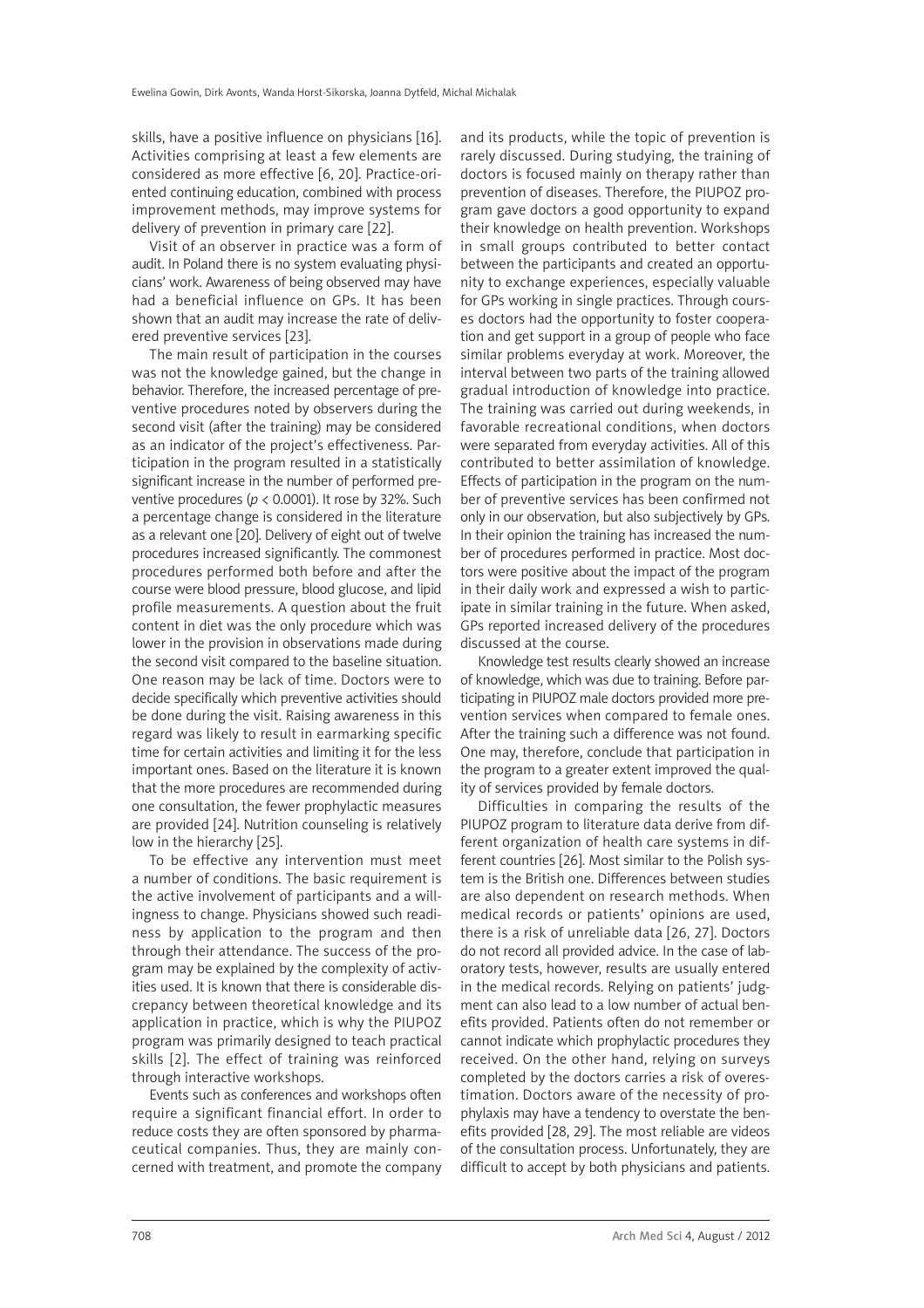Thus, none of the research methods is perfect [26]. Presence of a witness in the form of a medical student allows the reality of the consultation process to be observed as closely as possible.

In our study most doctors worked in group practices located in towns, which is characteristic of Polish primary care practices. The practices are paid on a capitation basis according to the size of the patient list (between 2500 and 2750). For organizational and economic reasons it is more convenient to work in group practices taking care of a large population. Village practices are in the minority.

A specific value of the present study is the direct observation of doctors' preventive behavior by trained observers. Many estimates on the delivery of preventive procedures are based on doctors' self records or on patients' medical records. The latter can be easily performed in the case of electronic records. In Poland electronic patient records are not common. Direct observation of the doctor and inspection of the patient record seems to be the most appropriate way to study the doctor's behavior in real life.

There are some weak points in our study. The study sample was not randomly selected, but based on active recruitment of interested volunteers for the offered training program. In the first year of the project we attempted to obtain a statistically representative sample by inviting physicians selected from the NHF database. Unfortunately, despite the best efforts of the organizers, this resulted in a very poor turnout. That is why in subsequent years recruitment for the program was done on the basis of voluntary reports. This bias might have resulted in selection of GPs who are more interested in prevention. The real preventive performance of an average Polish GP may be worse than in the present study. However, even taking into account this bias, preventive service in our study sample is probably still suboptimal, since the workshops lead to significant improvement.

The results may help to select the most effective continuing educational activities. This will be very important for health professionals while planning which meetings to choose and for organizers to consider strategies to plan the most effective intervention.

Continuing medical education meetings may be effective in increasing GPs' knowledge about preventive medicine. In order to achieve the desired increase in the rate of delivered preventive procedures it is necessary to meet several conditions. First of all, the will of doctors to make changes is required. Second, they should acquire both necessary knowledge and practical skills. What is more, the skills should be performed properly in their daily practice. That is why both training and commitment of the participants are so important. Therefore multifactorial intervention based on interactive courses aimed at doctors willing to make changes can help to improve the quality of prevention services in primary care.

In conclusion, the observed number of preventive procedures delivered in primary care surgeries in the Wielkopolska region was below the recommended range. Preventive procedures based on laboratory tests were performed more often than lifestyle counseling.

## Acknowledgments

All the authors confirm that in the past five years we have not received any reimbursements, fees, funding, or salary from an organization that may in any way gain or lose financially from the publication of this manuscript, either now or in the future. We do not hold any stocks or shares in an organization that may in any way gain or lose financially from the publication of this manuscript, either now or in the future.

We do not hold and we are not currently applying for any patents relating to the content of the manuscript. We have not received reimbursements, fees, funding, or salary from an organization that holds or has applied for patents relating to the content of the manuscript. We have no financial competing interests.

Ewelina Gowin conceived of the study, and participated in its design and coordination. Joanna Dytfeld helped to draft the manuscript. Wanda Horst-Sikorska participated in the design of the study. Michal Michalak performed the statistical analysis. All authors read and approved the final manuscript.

#### References

- 1. Flocke SA, Stange KC, Goodwin MA. Patient and visit characteristics associated with opportunistic preventive services delivery. J Fam Pract 1998; 47: 202-8.
- 2. Brotons C, Bjorkelund C, Bulc M, et al. Prevention and health promotion in clinical practice: the views of general practitioners in Europe. Prev Med 2005; 40: 595-601.
- 3. Hulscher MEJL, Asheden R, Silagy C, Weller D. A systematic review of the effectiveness of promoting lifestyle change in general practice. Family Practice 1997; 14: 160-75.
- 4. Cabana MD, Rand CS, Powe NR, et al. Why don't physicians follow clinical practice guidelines? A framework for improvement. JAMA 1999; 282: 1458-65.
- 5. Ma J, Urizar GG, Alehegn T, Stafford RS. Diet and physical activity counseling during ambulatory care visits in the United States. Prev Med 2004; 39: 815-22.
- 6. Nelson DE, Bland S, Powell-Griner E, et al. State trends in health risk factors and receipt of clinical preventive services among US adults during the 1990s. JAMA 2002; 287: 2659-67.
- 7. Steptoe A, Doherty S, Kendrick T, Rink E, Hilton S. Attitudes to cardiovascular health promotion among GPs and practice nurses. Fam Prac 1999; 16: 158-63.
- 8. Cybulska B, Adamus J, Bejanrowicz J. Profilaktyka choroby niedokrwiennej serca. Rekomendacje Komisji Profi-